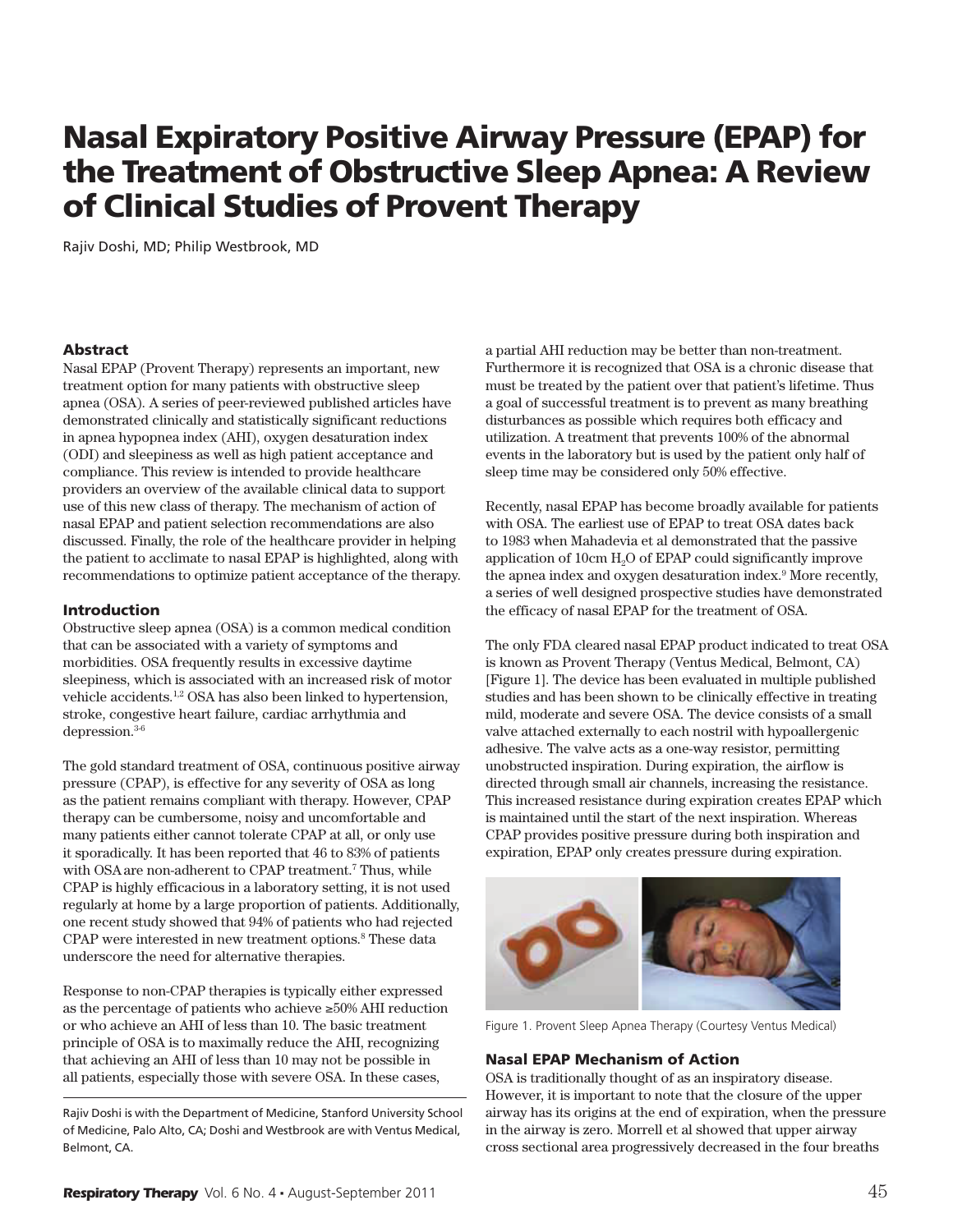prior to an obstructive apnea, with this area being smallest at end-expiration. Their conclusion was that this expiratory narrowing made it more likely for the airway to completely collapse during the subsequent inspiration.<sup>10</sup> Provent nasal EPAP creates increased expiratory pressures which are maintained through the end of expiration and until the start of the subsequent inspiration [Figure 2].



Figure 2: These PSG waveforms demonstrate Provent nasal EPAP's effects on breathing. The top panel shows an untreated subject (wearing a sham device). The bottom panel shows the same subject wearing Provent nasal EPAP. Both nasal air flow (inspiration up, expiration down) and intranasal pressures (in cm  $H_2$ 0) are shown. When Provent device is not worn, there is clear inspiratory flow limitation. Intranasal pressures remain about zero during most of the expiratory time---showing a clear end-expiratory pause. In contrast, with Provent nasal EPAP, expiration is prolonged and there is positive intranasal pressure of at least 10 cm H<sub>2</sub>0 maintained until the start of the next inspiration. The end-expiratory pause has been eliminated. (Courtesy Ventus Medical).

The exact mechanism through which nasal EPAP treats OSA is still unclear, but several mechanisms appear most likely:

- 1) Positive end-expiratory pressure (PEEP) leading to increased end-expiratory lung volumes (or FRC) that increases longitudinal traction on the pharynx, rendering it less collapsible ("tracheal tug"). $<sup>11</sup>$  Indeed, the role of increased</sup> lung volumes in decreasing the compliance of the upper airway has been well described in the literature.<sup>12</sup>
- 2) Dilatation of the upper airway by EPAP which carries over until the start of the next inspiration.<sup>13</sup>
- 3) Mild hypercapnia due to hypoventilation which would lead to increased respiratory drive to the upper airway.<sup>13</sup>

It is possible that a combination of more than one of these mechanisms may be responsible for the therapeutic benefit of nasal EPAP.

The first clinical study intended to help elucidate the mechanism of Provent nasal EPAP was conducted by Colrain et al.<sup>14</sup> This study demonstrated that the benefits of the Provent device were due to EPAP, since a similar sham device did not lead to reductions in either AHI or ODI. In a larger study by Patel et al, the authors concluded that those patients who were able to generate and sustain positive end expiratory pressures were more likely to exhibit a therapeutic response.<sup>13</sup> They concluded that the primary mechanism of action was likely related to increased FRC (functional residual capacity) leading to a

tracheal traction mechanism, though they cited the possibility of a carryover effect of pressures from end-expiration into the subsequent inspiration as well as increased  $CO<sub>2</sub>$ .

A follow up study by the same group<sup>15</sup> concluded nasal EPAP resulted in significant hyperinflation (higher end-expiratory lung volume) during wakefulness, that there was a trend toward expiratory upper airway dilatation which appeared to carry over into inspiration and that there was significant hypoventilation and hypercapnia induced both while awake and asleep. Additional mechanistic studies are ongoing and will provide additional insights into the mechanism of action of Provent nasal EPAP.

#### Review of Provent Therapy Clinical Studies

Provent Therapy has been studied in a series of prospective clinical studies. Several are highlighted below:

**A novel nasal expiratory positive airway pressure device for the treatment of obstructive sleep apnea: a randomized controlled trial<sup>16</sup>** –Berry RB, Kryger MH, Massie CA. [SLEEP 2011; 34:479-485]

250 OSA patients from 19 centers were enrolled in this prospective, multicenter, parallel-group, sham controlled, randomized double-blind trial with three month follow up. Patients were enrolled and randomized to a sham or Provent group. During the first week of treatment, patients underwent 2 in-lab PSGs on non-consecutive nights (one device-on, one device-off in randomly assigned order). After three months of treatment, patients underwent another two in-lab PSGs with the device on and device off. Outcomes included a comparison of the difference in the AHI between device-on and device-off nights in the Provent and sham groups at week one and at three months.

Using an intent-to-treat analysis, at three months the percentage decrease in the median AHI was 42.7% in the Provent group compared to  $10.1\%$  in the sham group ( $p<0.0001$ ). Treatment effect by severity is shown in Figure 3. Provent nasal EPAP reduced the median AHI from 8.8 to 3.9 in mild OSA patients  $(p<0.001)$ , from 20.5 to 8.4 in moderate OSA patients  $(p<0.001)$ and from  $48.2$  to  $18.9$  in severe OSA patients ( $p<0.001$ ). At month three, treatment success (defined as at least a 50% reduction in the AHI or an AHI of less than 10) was achieved in 50.7% of patients in the Provent nasal EPAP group. Based on patient selfreport, the median percentage of nights the EPAP device was used for the entire night was 88.2%. There were no serious device related adverse events reported. The authors concluded that Provent nasal EPAP is an effective treatment alternative for a substantial percentage of the OSA population.



**EDevice OFF PROVENT** 



Figure 3. AHI reduction by OSA severity<sup>17</sup>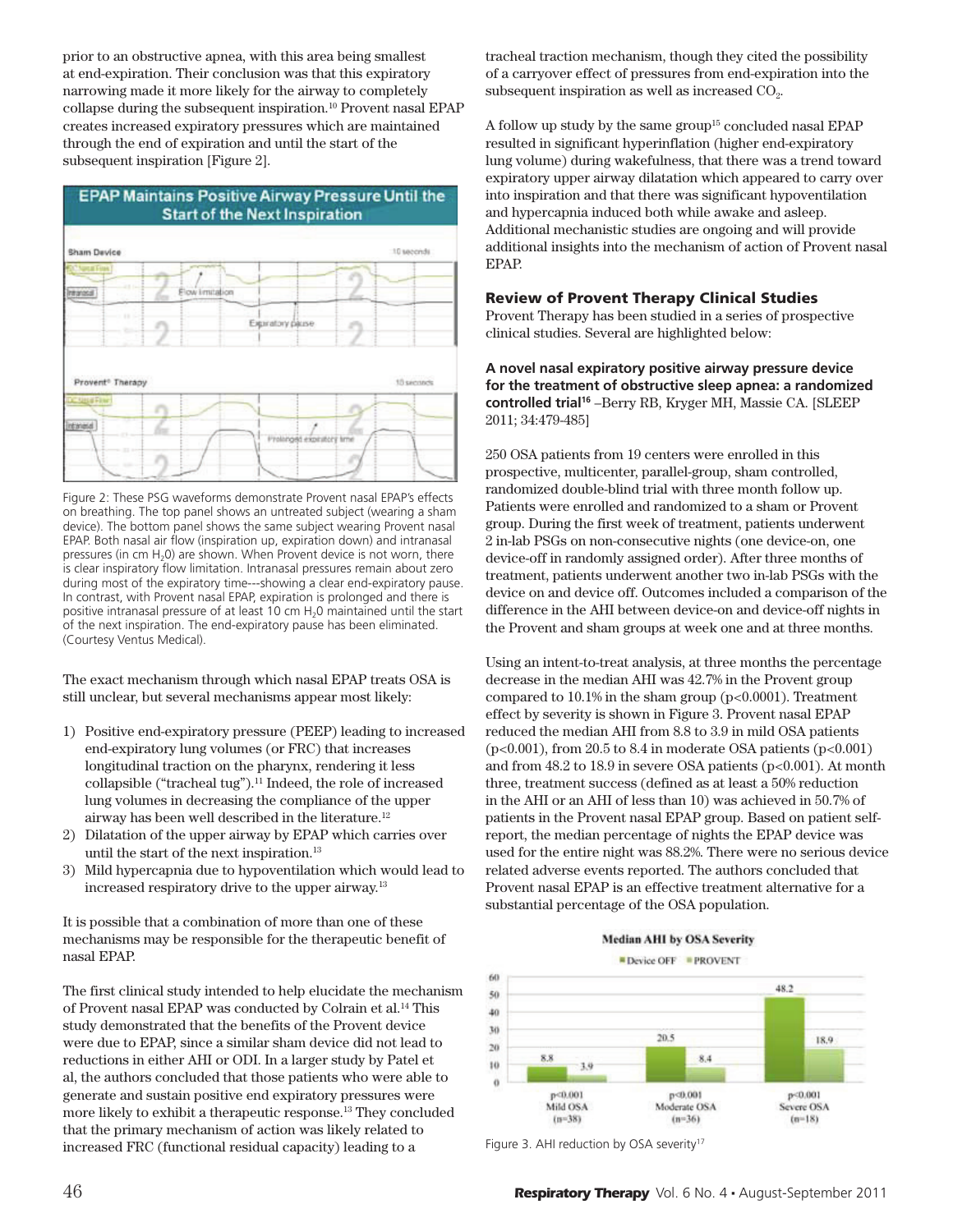**A convenient expiratory positive airway pressure nasal device for the treatment of sleep apnea in patients non-adherent with continuous positive airway pressure<sup>18</sup>** –Walsh JK, Griffin KS, Forst EH, et al. [Sleep Medicine 2011;12:147-52]

This study focused on OSA patients who were non-adherent to CPAP. Most patients had moderate to severe OSA, with over half of the patients having a baseline AHI  $\geq 30$ . A total of 59 patients with OSA who refused CPAP or used CPAP for less than 3 hours per night were provided the Provent nasal EPAP device, of which 47 patients (80%) tolerated the device. Patients then underwent baseline sleep studies and 43 of these patients met enrollment criteria. Of these 43 patients, 24 (56%) met efficacy criteria based on AHI and symptom response. The responding patients continued on the device for 5 weeks, followed by a final in-lab PSG to verify ongoing efficacy. The mean baseline AHI in these patients was 31.9 which decreased to 16.4 at 5 weeks. The Epworth Sleepiness Scale improved from a baseline of 12.3 to 8.7 (p=0.001). Device use was reported an average of 92% of all sleep hours. This study in non-adherent CPAP patients demonstrated that nasal EPAP can lead to improvements in AHI and sleepiness, along with a high degree of treatment adherence.

**A multicenter, prospective study of a novel nasal EPAP device in the treatment of obstructive sleep apnea. Efficacy and 30-day adherence<sup>19</sup>** –Rosenthal L, Massie CA, Dolan DC, et al. [Journal of Clinical Sleep Medicine 2009;5:532-37]

This multicenter prospective study was specifically designed to assess adherence over a 30 day period, and also evaluated efficacy based on serial in-lab PSG studies. A total of 34 patients with OSA underwent a 30 day trial of the Provent nasal EPAP device. Patients kept a daily log and weekly phone calls were conducted by study staff. Participants reported using the Provent nasal EPAP device all night long for 94.4% of the possible nights during the in-home trial. The 30 day study demonstrated a significant improvement in AHI (p=0.001) and symptomatic improvement as measured by Epworth Sleepiness Scale (p<0.001) and Pittsburgh Sleep Quality Index (p=0.042). Percentage of the night spent snoring was also reduced significantly (p=0.013). The authors concluded that treatment with nasal EPAP was well tolerated and accepted by patients in the study.

**A pilot evaluation of a nasal expiratory resistance device for the treatment of obstructive sleep apnea<sup>20</sup>** –Colrain IM, Brooks S, Black J. [Journal of Clinical Sleep Medicine 2008;4(5):426-433]

Colrain et al were to first to publish clinical results of the Provent nasal EPAP device**.** Thirty patients (24 with OSA, 6 with primary snoring) underwent 2 nights of in-lab PSG, with and without the EPAP device with the order of nights counterbalanced to minimize first night effect. The studies were scored blind to treatment condition. The AHI (p<0.001) and ODI (p<0.01) both significantly decreased, and the percentage of the night spent above  $90\%$  saturation ( $p<0.05$ ) increased significantly with device use. The observed duration of snoring significantly decreased (p<0.001) with nasal EPAP use.

**Predictors of response to a nasal expiratory resistor device and its potential mechanisms of action for treatment of obstructive sleep apnea<sup>13</sup>** –Patel AV, Hwang D, Masdeu MJ et al [Journal of Clinical Sleep Medicine 2011;7(1):13-22]

This study sought to provide data to better understand the potential mechanisms of action of Provent nasal EPAP. Twenty patients with OSA underwent 3 in-lab PSGs including diagnostic, therapeutic (Provent), and CPAP studies. Intranasal pressures, PCO<sub>2</sub>, closing pressures (Pcrit), and awake lung volumes in different body positions were also measured. There were significant reductions in AHI ( $p<0.05$ ) and RDI ( $p<0.0001$ ) with Provent nasal EPAP compared to the diagnostic study. No significant predictors of therapeutic response were found. Successful treatment of breathing events was associated with creation and maintenance of elevated end expiratory pressure. The authors concluded that Provent nasal EPAP can treat sleep disordered breathing across the full spectrum of severity.

**Long term use of a nasal expiratory positive airway pressure (EPAP) device as a treatment for obstructive sleep apnea<sup>21</sup>** –Kryger MH, Berry RB, Massie CA [SLEEP Abstract Supplement, 2011 (34):A118]

This 13 center study was an extension of the three month (Berry et al) study and designed to evaluate the long-term effectiveness of Provent nasal EPAP after 12 months of follow-up. 41 patients from the Provent arm of the three month study who met adherence and efficacy criteria were continued on therapy and returned for in-lab PSG after 12 months of treatment. Results from these 12 month PSGs were compared against their baseline results. Median AHI was reduced from 15.7 to 4.7 (baseline device-off versus month 12 device-on). The AHI (median) reduction was  $71.3\%$  (p<0.001). Percentage of time snoring was reduced by 74% (p<0.001). The Epworth Sleepiness Scale decreased from  $11.1\pm4.2$  to  $6.0\pm3.2$  (p<0.001) over the twelve months of study. The median percentage of nights patients reported using the device the entire night was 89.3%. The authors concluded that Provent nasal EPAP significantly reduced the AHI and snoring and improved daytime sleepiness after 12 months of treatment. Long-term compliance was deemed excellent.

Additionally, several retrospective studies demonstrating the acceptance and efficacy of Provent nasal EPAP were recently presented at the 2011 Annual Meeting of the Associated Professional Sleep Societies:

#### **Retrospective cases series analysis of a nasal expiratory positive airway pressure (EPAP) device to treat obstructive sleep apnea in a clinical practice<sup>22</sup>** –Adams, G. [SLEEP Abstract Supplement, 2011 (34):A146]

This retrospective analysis was completed to evaluate patient acceptance and AHI reduction using Provent nasal EPAP in a real world clinical practice. OSA patients (with AHI >10) received 10 nights of EPAP devices for in-home evaluation. Patients that acclimated returned for efficacy confirmation using standard in-lab PSG. During these treatment PSGs, adjunctive therapy such as positional therapy or chin straps was used, when necessary, to optimize treatment effect. 151 patients sampled nasal EPAP and 131 were in the analysis group. Of the analysis group, 75% acclimated to the device. The median AHI was reduced from  $25.8$  to  $4.2$  (p<0.001). A treatment AHI <10 was achieved in 80.7% of all patients and 90.6% of those with mild/ moderate OSA. The author concluded that Provent nasal EPAP achieved statistically significant improvements in AHI and that treatment acceptance was excellent.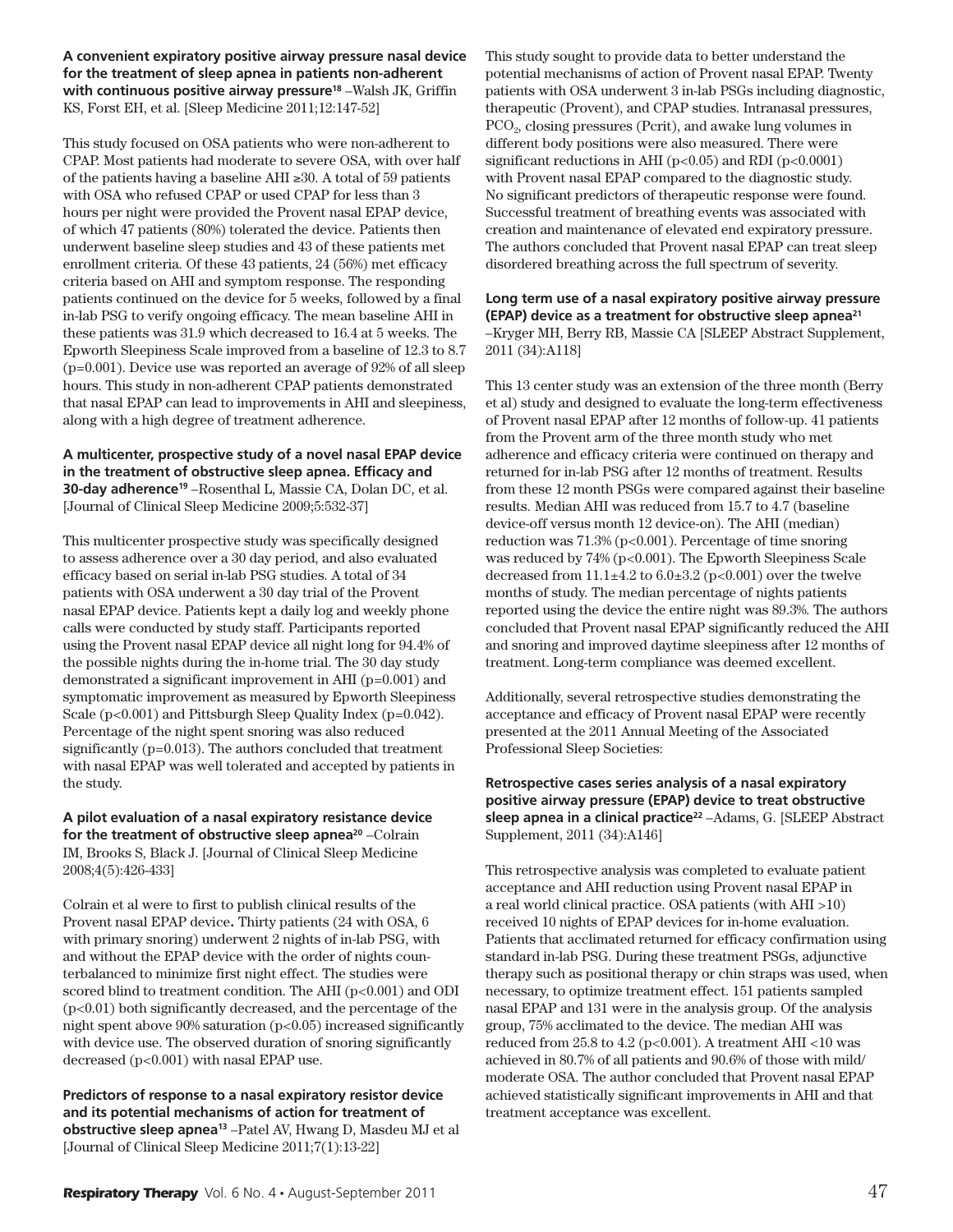**Nasal EPAP as a major therapeutic option in a clinical sleep center setting<sup>23</sup>** –Hwang D, Becker K, Chang J, et al. [SLEEP Abstract Supplement, 2011 (34):A146]

This analysis reported a single clinical sleep center's (Kaiser Permanente, Fontana, CA) experience using Provent nasal EPAP as a treatment option for OSA patients who were intolerant of CPAP. Patients underwent a clinic orientation session, in-home acclimation trial, and portable monitoring to confirm effectiveness. A total of 94 OSA patients were offered nasal EPAP; 86 patients (91.5%) continued with in-home evaluation. 36 (41.9%) returned for a nasal EPAP post-test study using portable monitoring. Among those completing a post-test, AHI was reduced from 22.7 to 8.9 (p<0.00001) and ODI 4% from 21.8 to 12.1 (p=0.002). Treatment response rate for mild, moderate and severe OSA patients was 63.6%, 70.0%, and 38.5% respectively. The authors concluded that Provent nasal EPAP is an important therapeutic option for the treatment of OSA.

#### **Clinical efficacy of a nasal expiratory positive airway pressure (EPAP) device for the treatment of obstructive sleep apnea<sup>24</sup>** – Massie C, Hart RW. [SLEEP Abstract Supplement, 2011 (34):A146]

This retrospective analysis included OSA patients in a community based sample that were treatment naive, or had previously tried and rejected CPAP. Of patients offered Provent nasal EPAP, 64% had rejected CPAP, 32% were treatment naive and 4% had tried non-CPAP therapies. In the 70 patients in which follow up was completed, 41 (59%) accepted therapy after an initial trial period. An additional 11 were continuing with Provent nasal EPAP therapy based on subjective symptom response and repeat physician evaluation. PSG data for 30 patients with paired PSG data sets revealed a treatment success of 80% (24 patients). Treatment success was defined as a decrease in AHI  $\geq$ 50% or an AHI <10. Median AHI was reduced from 17.1 to  $4.9$  ( $p<0.001$ ) and there was a trend toward lower Epworth scores [7.2 to 5.5 (p=0.07)]. The authors concluded that the Provent nasal EPAP device is both an effective and well tolerated treatment option for mild to moderate OSA patients or for patients who have rejected CPAP.

## Responder Analysis

A pooled analysis of the data from the first five published Provent nasal EPAP studies<sup>17</sup> shows that 57% of patients in the analysis are responders (defined by AHI improvement >50%) and another 11% of patients are partial responders (defined by AHI improvement of 30-50%) [Figure 4].

# Pooled Analysis of Provent Therapy Responders (published studies)

Response to Provent Therapy



Figure 4. Pooled analysis of Provent Therapy Responders, based on data from the first five published studies<sup>17</sup>

It is important to note that patients in clinical practice should confirm efficacy of the Provent nasal EPAP device since response can vary from patient to patient, as the pooled analysis confirms. In-lab PSG or portable monitoring are preferred. A specialized Provent cannula that snaps onto the nasal EPAP device may be used and can interface with standard PSG and portable monitoring equipment [Figure 5]. The use of confirmatory testing is helpful in quickly assessing which patients are receiving adequate treatment response. Responders to Provent nasal EPAP have an average of 72% reduction in AHI, with a mean treatment AHI of 7.3 [Figure 6].



Figure 5. The Provent nasal cannula can be used with in-lab PSG or portable monitors

Mean Apnea Hypopnea Index (AHI), Oxygen Desaturation Index (ODI) and Epworth Sleepiness Scale (ESS) in Responder Subgroup



Mean AHI by Severity in Responder Subgroup



Figure 6. Mean AHI, ODI, and ESS in a responder subgroup, based on pooled data from the first five published Provent nasal EPAP studies<sup>17</sup>

## Real World Implications

Recommended patients for Provent nasal EPAP include:

- 1) Patients (mild, moderate or severe) who have rejected or are non-compliant with prescribed CPAP
- 2) Newly diagnosed mild/moderate OSA patients without significant co-morbidities
- 3) CPAP compliant patients looking for alternatives for travel

As noted previously, CPAP is considered the gold standard treatment for OSA and is associated with an excellent response rate based on reductions in AHI. However, many patients are